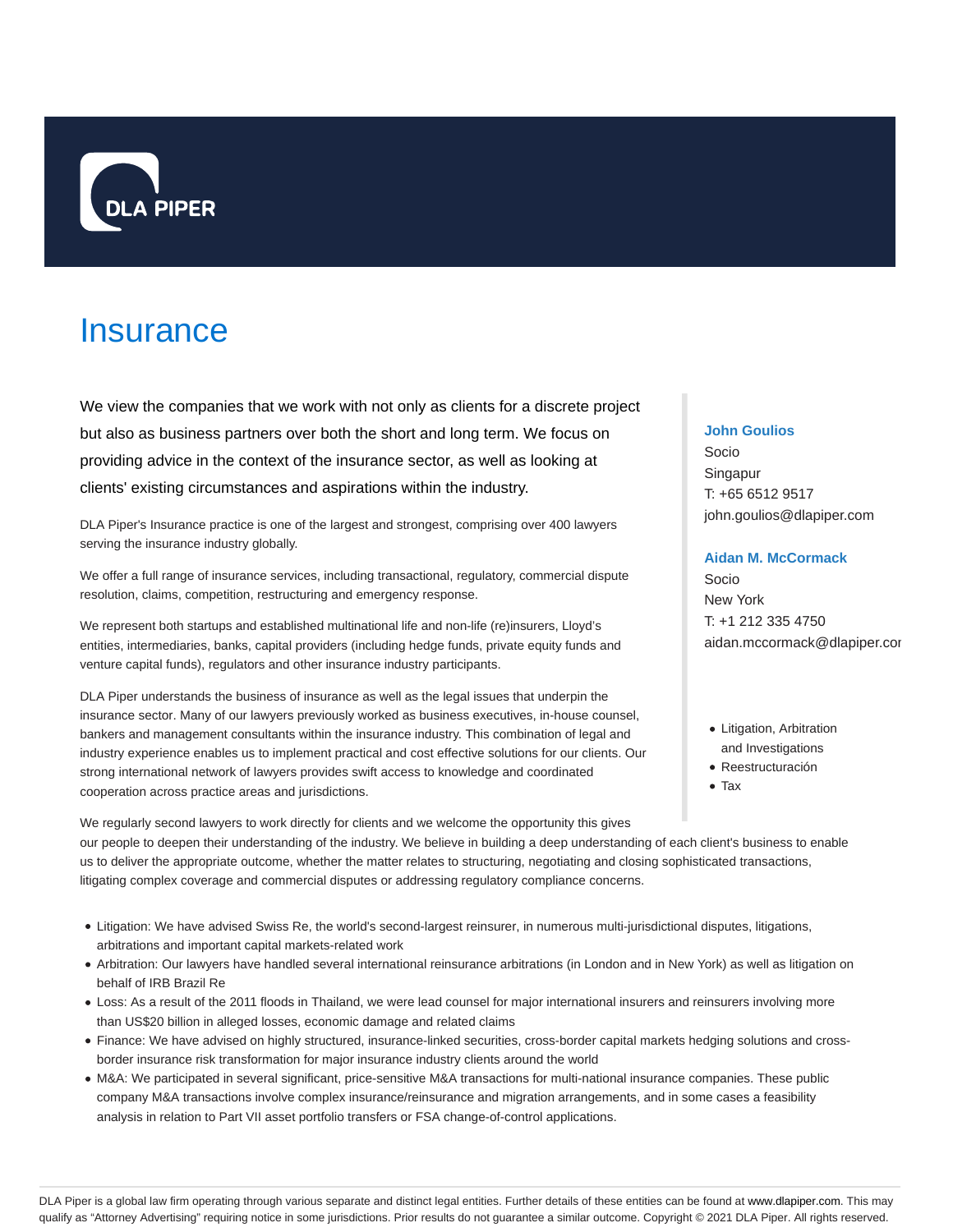# Publicaciones

**eSignature and ePayment News and Trends**

## 30 June 2022 ESIGNATURE AND EPAYMENT NEWS AND TRENDS

Identity fraud is the basis of the first lawsuit filed in connection with a notarial act performed using remote online notarization.

**Dobbs v. Jackson Women's Health : Implications for business of a post-Roe landscape**

#### 23 June 2022

Dobbs raises a number of important questions for companies and entities.

**Blockchain and Digital Assets News and Trends**

## 16 June 2022 BLOCKCHAIN AND DIGITAL ASSETS NEWS AND TRENDS

Responsible Financial Innovation Act, the new proposed crypto regulation bill, provides some clarity on tax issues.

**Blockchain and Digital Assets News and Trends**

## 23 May 2022 BLOCKCHAIN AND DIGITAL ASSETS NEWS AND TRENDS

OECD releases public consultation document on crypto tax reporting in effort to increase transparency.

**Case Note - Tushita Technologies Ltd v MJ Protective Services Group Pty Ltd [2022] NSWSC 413**

## 10 May 2022

DLA Piper's Insurance team in Sydney successfully defended an application by a plaintiff in the Supreme Court of New South Wales to join the insurer of a named defendant (which was in liquidation) to the proceedings under the Civil Liability (Third Party Claims Against Insurers) Act 2017.

#### **Global M&A Intelligence Report 2022**

#### Updated: 29 June 2022

Our annual Global M&A Intelligence Report is based on an analysis of key deal terms in almost 5,000 private M&A transactions on which we have advised since 2015.

**DLA Piper secures unanimous decision from New York's Appellate Division, First Department: COVID-19 business interruption claims are not covered under property policies**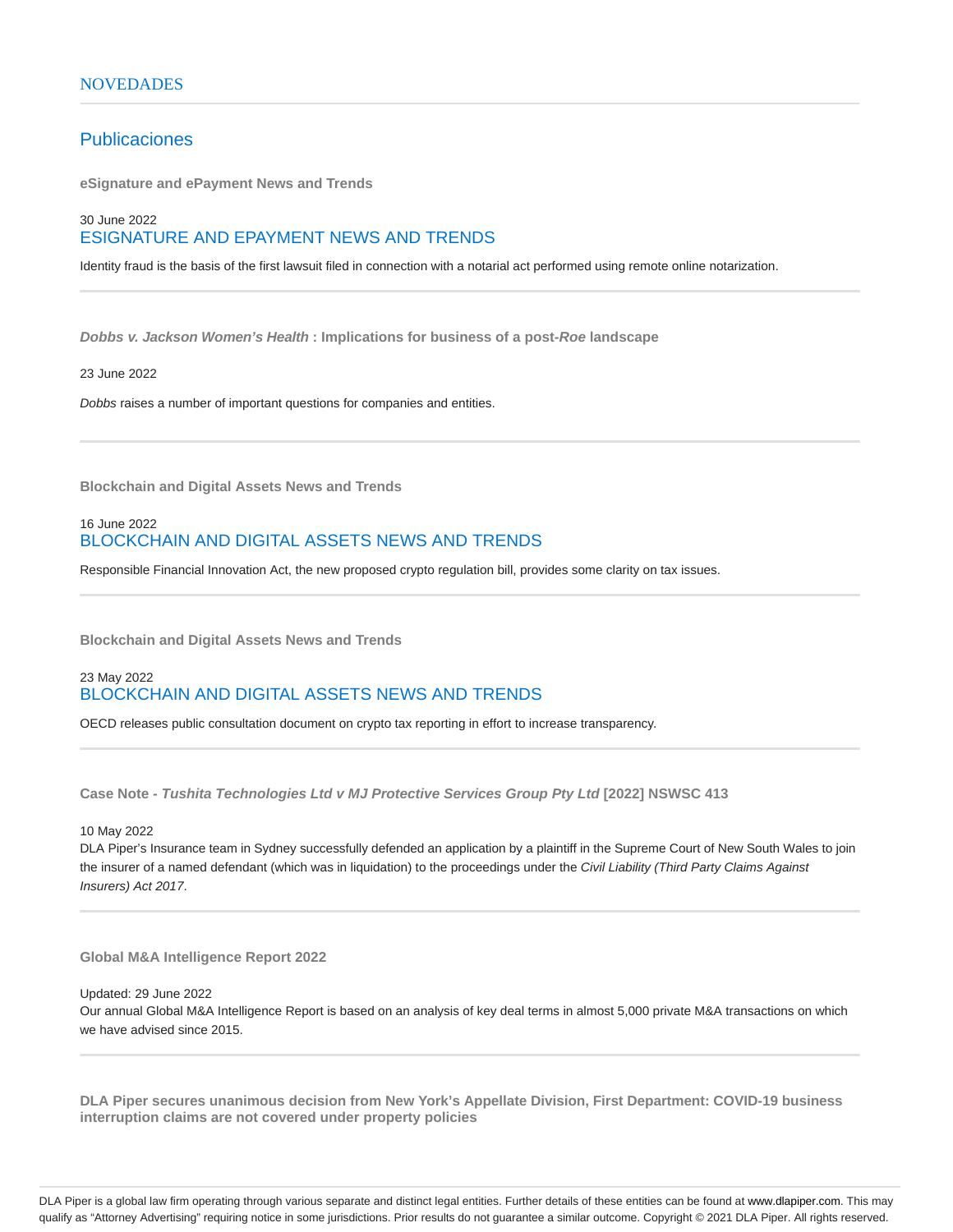The policyholder in the case argued that COVID-19 droplets and respiratory particles that transmit the virus physically altered its premises.

**Amendments to Comprehensive Insurance Disclosure Act are in effect: What New York defendants need to know**

#### 15 March 2022

The amendments alleviate some of the act's more onerous disclosure obligations.

**Aiscension: an AI tool to ensure effective risk management by detecting anti-competitive practice**

#### 24 February 2022

Anti-competitive activity has been rife in companies for centuries and there are many who like to take the ostrich approach and bury their head in the sand. However, it is known that this approach to risk management is ineffective should the regulators come looking, and with fines of up to 10% of global turnover, it is a big risk to take.

**NAIC continues review of private equity-owned insurer issues**

#### 24 February 2022

Continuing to scrutinize the increase in ownership by private equity firms.

**Are COVID-19 business interruption claims covered under property policies?**

#### 16 February 2022

A claim that the presence of COVID-19 on company property caused "direct physical loss or damage" to the property.

#### **Why I Lawyer: Q&A with Richard Hans**

## 19 January 2022 WHY I LAWYER

The beauty of the law is that it always reminds us that issues and problems that arise in life are rarely simple, and that finding an answer or a solution often requires one to consider all angles. In that sense, being a lawyer has helped me be more reflective and balanced.

**New York implements new insurance coverage disclosure rules for defendants**

#### 18 January 2022

The act requires defendants in civil litigation to disclose extensive information regarding their insurance coverage within 60 days of filing an answer.

**Why I Lawyer: Q&A with Scott Wilson**

6 January 2022 WHY I LAWYER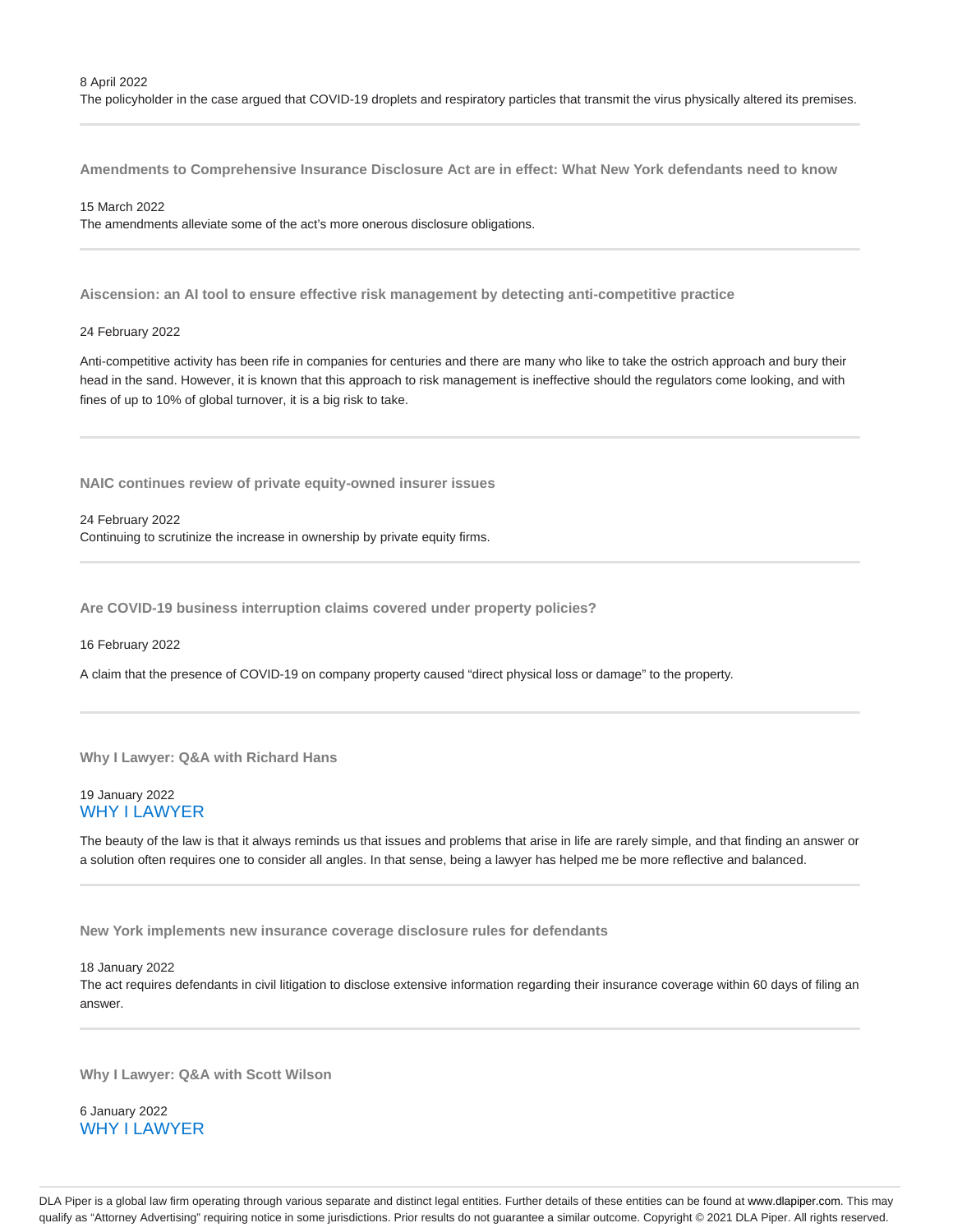I love being in the trenches with a client who is facing a crisis on multiple fronts—in litigation, with government investigators, and in the media—and charting a path through all the uncertainty.

**A legal overview**

## 4 January 2022 UNDERSTANDING THE UK NATIONAL SECURITY & INVESTMENT REGIME PODCAST

In episode 2 of our podcast series we discuss the legal context of the regime: how it will operate and the implications for businesses. In particular, the legislation - which comes into force today, 4 January - has wide reaching implications for M&A involving businesses or assets connected with the UK.

**ABN Amro v RSA (and others): Courts give important guidance on policy interpretation, misrepresentation / non-disclosure and non-avoidance clauses, and sue and labour clauses**

13 December 2021

The ABN Amro v RSA (and others) judgments at first instance and appeal level provide useful direction on key topics for all those operating in the insurance sector including underwriters, claims managers, policyholders and brokers.

**NAIC launches review of private equity-owned insurer issues**

9 December 2021 Key details and implications of the decision.

**The Glasgow Climate Pact: What does it mean for Business?**

23 November 2021

In this article, members of our Sustainability and ESG Steering Committee share their thoughts on eight key themes emerging from COP26 and what they mean for business.

**An interview with Aldersgate Funding**

#### 11 October 2021

In this podcast, DLA Piper partner Henry Quinlan interviews Jim Holding and Matthew Lo at Aldersgate Funding Limited, who shed some light on the advantages of litigation and arbitration funding; the types of claims eligible for funding; the process of funding a case; and the jurisdictional constraints on this type of financing.

DLA Piper · Aldersgate Funding on how litigation funding can help your business

**Episode 2 - How can insurers contribute to a more sustainable economy?**

## 30 September 2021 FUTURE INSURER SERIES

In this latest episode of our Future Insurer Series we speak to Butch Bacani (Programme Leader, UN Environment Programme's Principles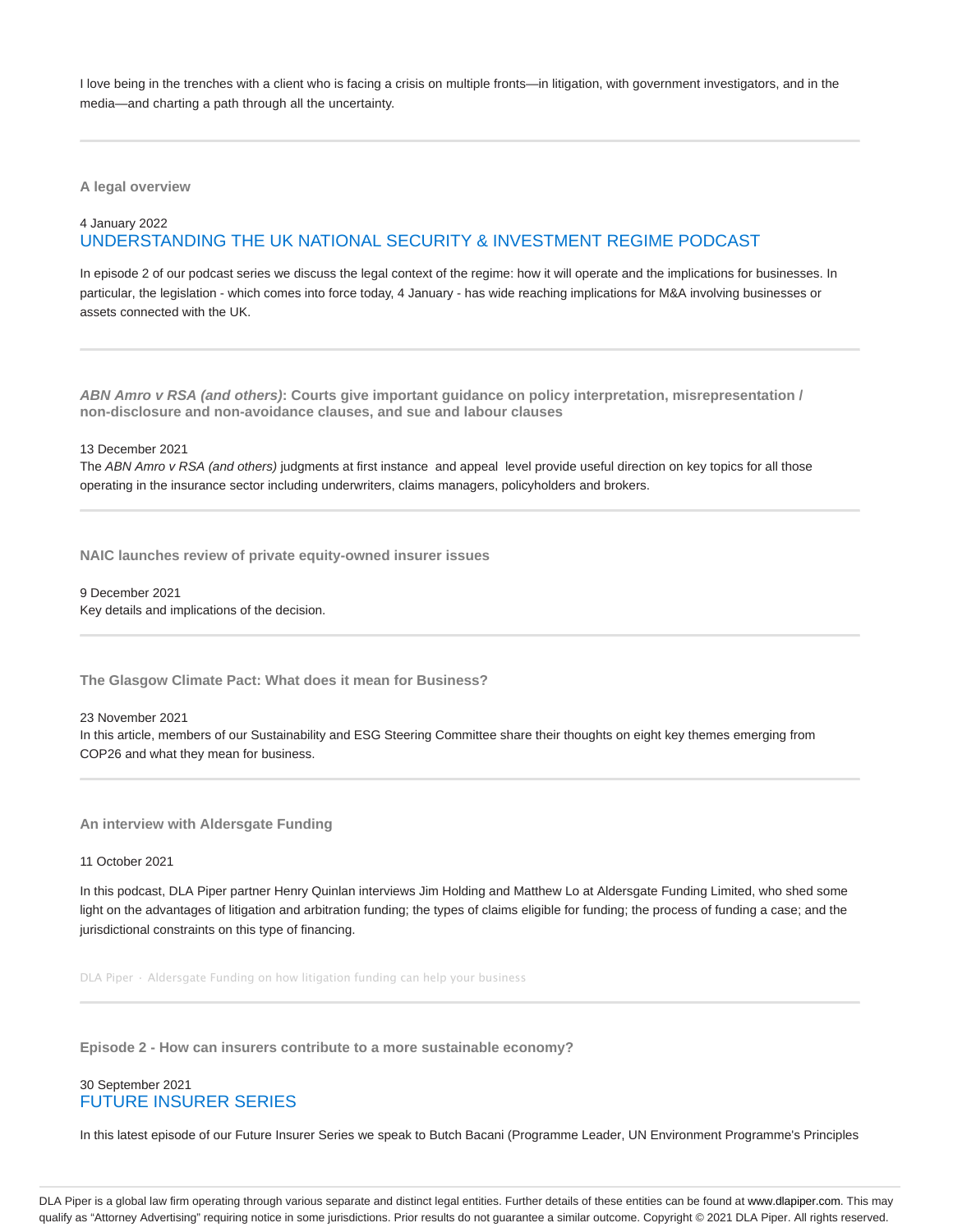for Sustainable Insurance Initiative) about the Net-Zero Insurance Alliance, the integration of sustainability and ESG on both sides of an insurer's balance sheet and what the industry can do to support the transition to a sustainable future in a way that no one is left behind.

**New workplace sexual harassment laws passed – (some) Respect@Work recommendations become law**

#### 8 September 2021

After months of anticipation, the Australian Federal Government's Sex Discrimination and Fair Work (Respect at Work) Amendment Act 2021 has now passed both houses of Parliament. The amendment contains important reforms to address workplace sexual harassment.

**Episode 1 - Embedding ESG principles into the insurance industry**

## 21 July 2021 FUTURE INSURER SERIES

Episode 1 of our Future Insurer Series features DLA Piper's Heike Schmitz (Counsel, International Insurance SESG Lead) and Fabienne Crisovan (Head of ESG Legal and Corporate Law) at Zurich Insurance Group discussing the role of the legal function in embedding ESG in the insurance industry.

**NY insurance regulator's new report highlights asset side of insurer climate risks, proposes mitigation strategies**

12 July 2021 The report concludes that, in the move to net zero, insurers' assets are meaningfully exposed to transition risks.

**NAIC holds inaugural meeting of the E-Commerce Working Group**

6 July 2021 There may be substantial utility to permanently adopting many of the emergency orders and rules established early in the pandemic.

**Global M&A Intelligence Report 2021**

23 June 2021

Our annual Global M&A Intelligence Report is based on an analysis of key deal terms in over 3,200 private M&A transactions on which we advised since 2015.

**Whatever your sector, ransomware attacks are changing how to think about platform security risk: Action steps**

14 June 2021

In an increasingly digitized economy, creating awareness of platform security risks is critical.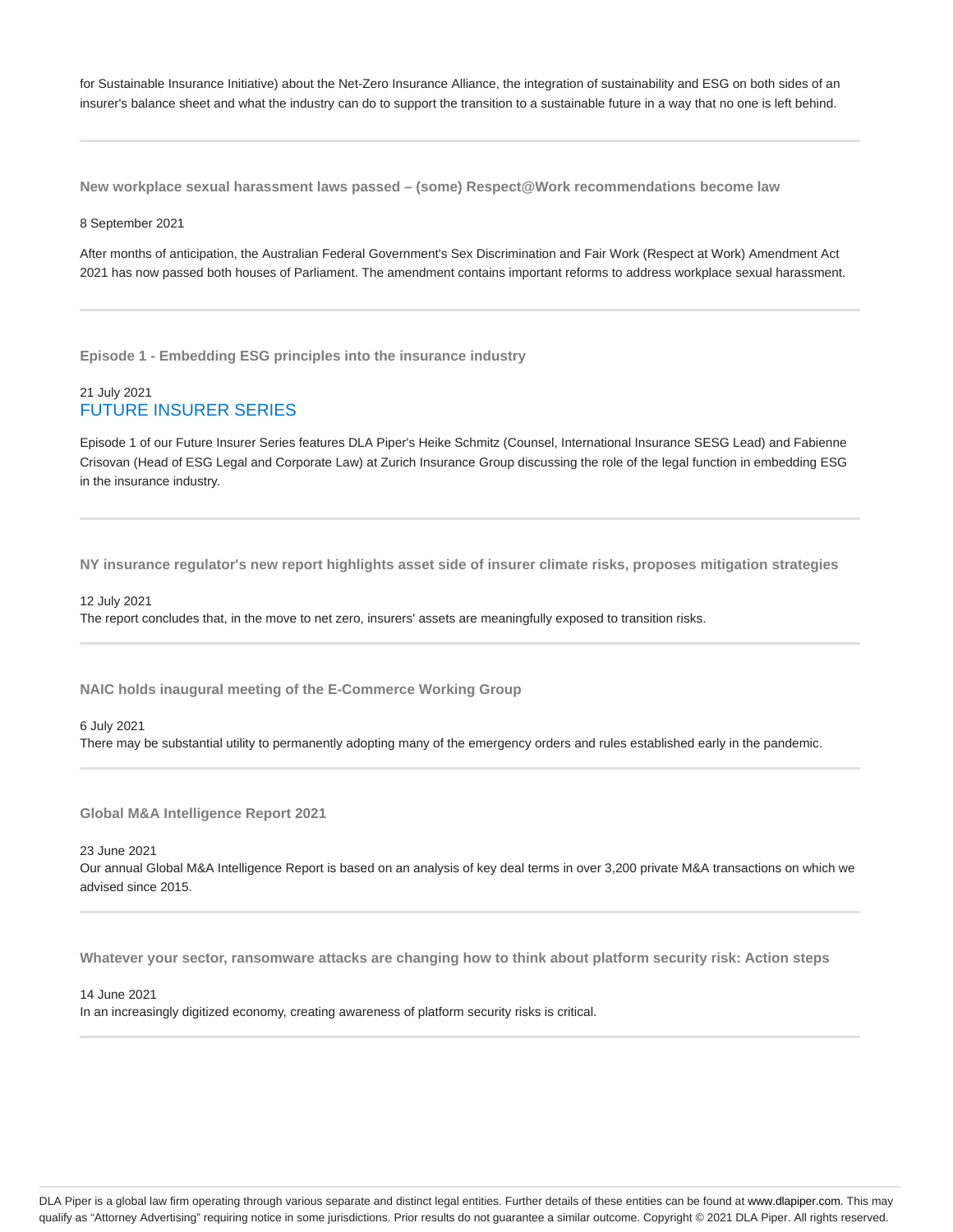**Guidance on COBRA subsidies under the American Rescue Plan Act**

1 June 2021 Key aspects of the guidance.

**Court holds NYDFS "best interest" rule is unconstitutionally vague**

6 May 2021

The Appellate Division appears to have found that the scope of what the NYDFS defined as a recommendation, and therefore actionable conduct, was so broad as to encompass all statements by a producer.

**Democrats reintroduce Climate Risk Disclosure Act**

27 April 2021

The bill aims to help companies and investors assess their exposure to climate-change risk and to push companies to address their contributions to climate change.

**Are SPACs crossing the pond? Implications for D&O insurers**

## 1 April 2021 INSURANCE HORIZONS

Recent years have seen an explosion in the US in the use of SPACs, short for Special Purpose Acquisition Company, to raise equity capital for the purposes of acquiring another company.

**Imminence does not mean haste**

## 4 March 2020 EU SUSTAINABLE FINANCE

Sustainability and ESG stewardship are at the forefront of investment managers' and investment funds' agendas under the combined pressure of investors and as a result of several important pieces of regulation becoming live. SFDR is one of them. It will become applicable in phases, the first deadline being as early as 10 March 2021.

**Corruption Perceptions Index 2020 - a regional perspective**

11 February 2021

Last week Transparency International launched the 2020 edition of its Corruption Perceptions Index (CPI), which ranks 180 countries and territories by their perceived levels of public sector corruption, according to experts and business people, using a scale of zero to 100 (100 being very clean and zero being highly corrupt).

**PRA evaluation of the senior managers and certification regime**

27 January 2021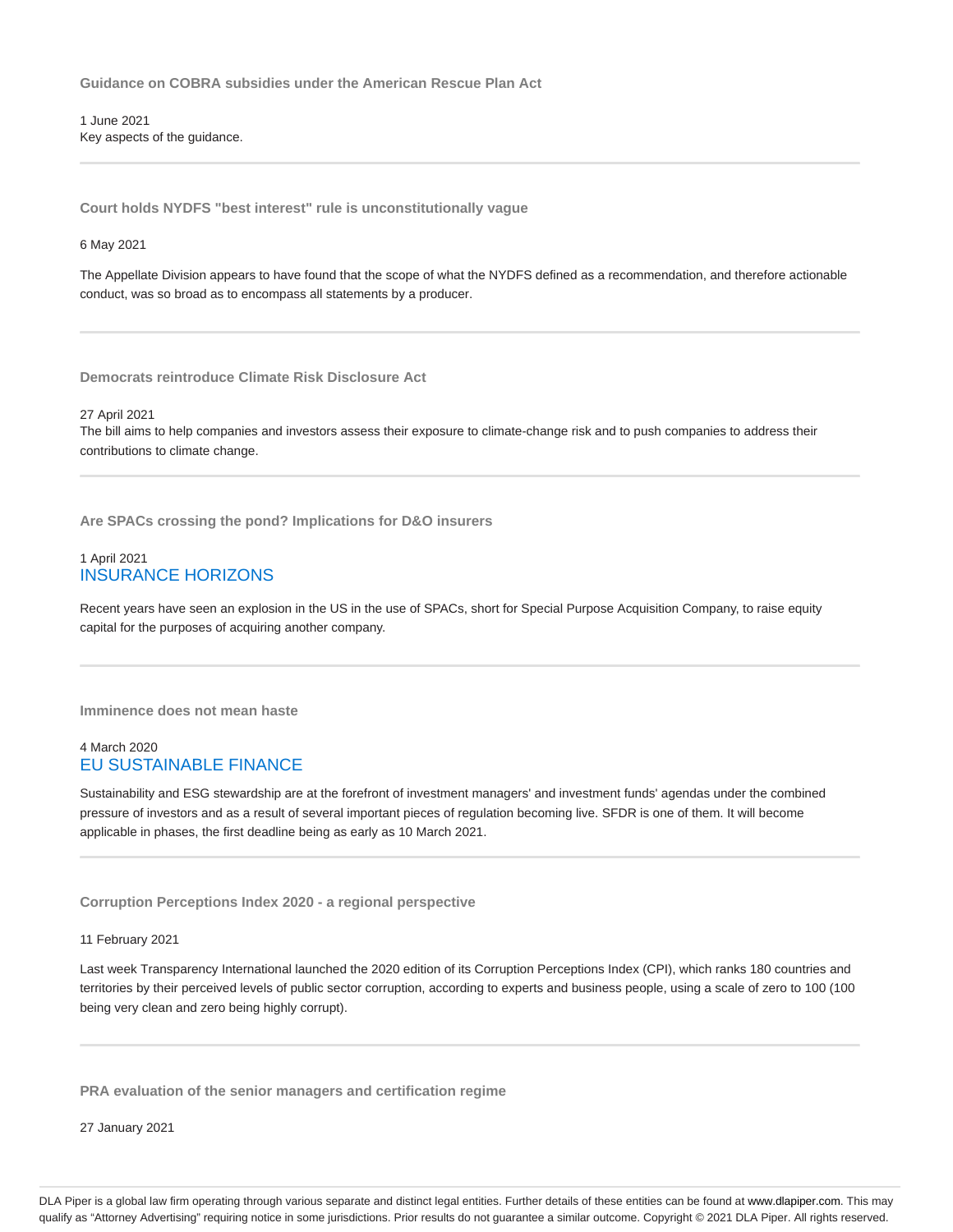On 15 December 2020, the Prudential Regulation Authority (PRA) published an evaluation of the Senior Managers and Certification Regime (SMCR). The PRA found that the regime has generally been successful in improving conduct and accountability. A large majority (around 95%) of the firms surveyed told the PRA that the SMCR was having a positive effect on individual behaviour. However, the PRA's evaluation also identified some unintended consequences such as a lack of diversity in recruitment.

**The Insurance Bill 2020: Update on Hong Kong's new Insurance-Linked Securities (ILS) regime**

## 21 January 2021 INSURANCE HORIZONS

The Insurance (Amendment) Bill 2020 (IO Bill) passed on 17 July 2020 provides for a new regime under the Insurance Ordinance (Cap. 41) enabling the issuance of insurance-linked securities (ILS) by special purpose insurers (SPI). Subsequently on 4 September 2020, the Insurance Authority (IA) published a consultation paper on the draft Insurance (Special Purpose Business) Rules (Consultation Paper), which has proposed some draft rules for the ILS scheme, such as the scope of eligible investors, the minimum investment size and relevant offences and penalties (Draft Rules).

**UK FCA test case on business interruption insurance: Supreme Court decision preview**

#### 14 January 2021

The UK Supreme Court will, on Friday 15 January, hand down its decision in the non-damage business interruption insurance test case.

The test litigation is the first of its kind in the UK, and the ruling will affect around 60 insurers and 370,000 policyholders. It will clearly be significant for policies covering non-damage business interruption, but it's also possible the decision will have wider implications, as the appeal submissions addressed some key insurance issues, particularly relating to causation.

**Boardroom Brexit: What the deal means for business**

## 31 December 2020 BOARDROOM BREXIT

Welcome to this last edition of Boardroom Brexit, marking the end of the negotiations and the agreement of a new trade deal, the UK-EU Trade and Cooperation Agreement (TCA). In this edition, we summarise the impact of the deal on all aspects of business operations in one place – please use the hyperlinks below to help you navigate the report.

**Boardroom Brexit: What the deal means for trade in services**

## 31 December 2020 BOARDROOM BREXIT

The TCA has substantial sectoral coverage, including professional and business services (e.g. legal, auditing, architectural services), delivery and telecommunication services, computer-related and digital services, financial services, research and development services, most transport services and environmental services.

**Senate approves bill eliminating antitrust exemption for health insurers**

29 December 2020 New antitrust compliance challenges for the health insurance industry.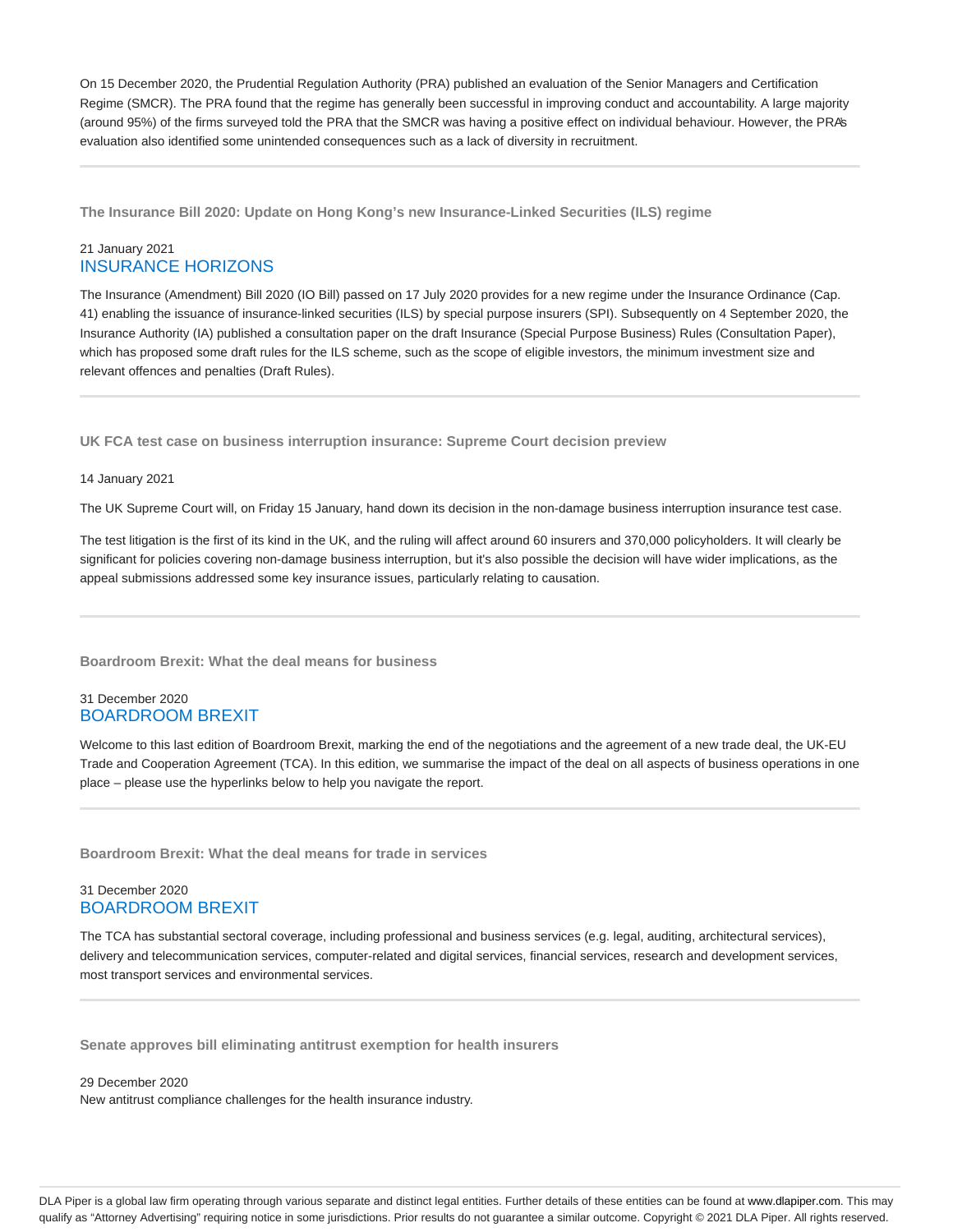**Navigating risk and compliance in government contracts M&A**

14 December 2020

Webinar now available: government contracts and pre-closing diligence.

**New report on sustainability and ESG issues in the insurance sector**

## 12 November 2020 ESG HANDBOOKS AND GUIDES

Our comprehensive new report - Addressing the Sustainability Imperative - explains major global initiatives and frameworks, and those at a national level in 19 countries.

**Creating voluntary carbon markets: IIF recommendations and consultation – suggestions due by December 10**

#### 17 November 2020

The Taskforce's recommendations are based on core carbon principles to help establish standardized benchmark contracts for listing on exchanges and using existing infrastructure.

**Contracting for the climate: The Climate Contract Playbook is a trove of climate clauses**

#### 11 November 2020

Contracts have become an essential vehicle for companies seek to mitigate their environmental risks and limit their carbon footprints.

**Germany's New Foreign Direct Investments (FDI) Act took effect on 11 October 2020**

#### 19 October 2020

In addition to the intended amendments to the Foreign Trade and Payments Act Germany's Federal Government on 20 May 2020 has decided on a bill that broadens the scope and the scrutiny with regard to foreign investments.

**China Enforces Tax Collection on Employees Working for Chinese-invested Enterprises Overseas**

## 16 October 2020

With the recent IIT reform in 2019, and the introduction of a number of implementation rules (particularly the tax policy on overseas income), it appears the China tax authorities are taking a harder stance on how overseas income derived by China tax residents will be taxed in China, starting with Chinese expatriates working for Chinese state-owned enterprises.

**Mass layoffs and collective redundancies guide**

## 6 October 2020

As COVID-19 continues to impact the global economy in unprecedented ways, companies that have had to scale back or shut down operations are bracing for what the next few months will bring, and what this means for their workforces. In this guide, we examine key considerations for employers looking to make permanent reductions in force across APAC.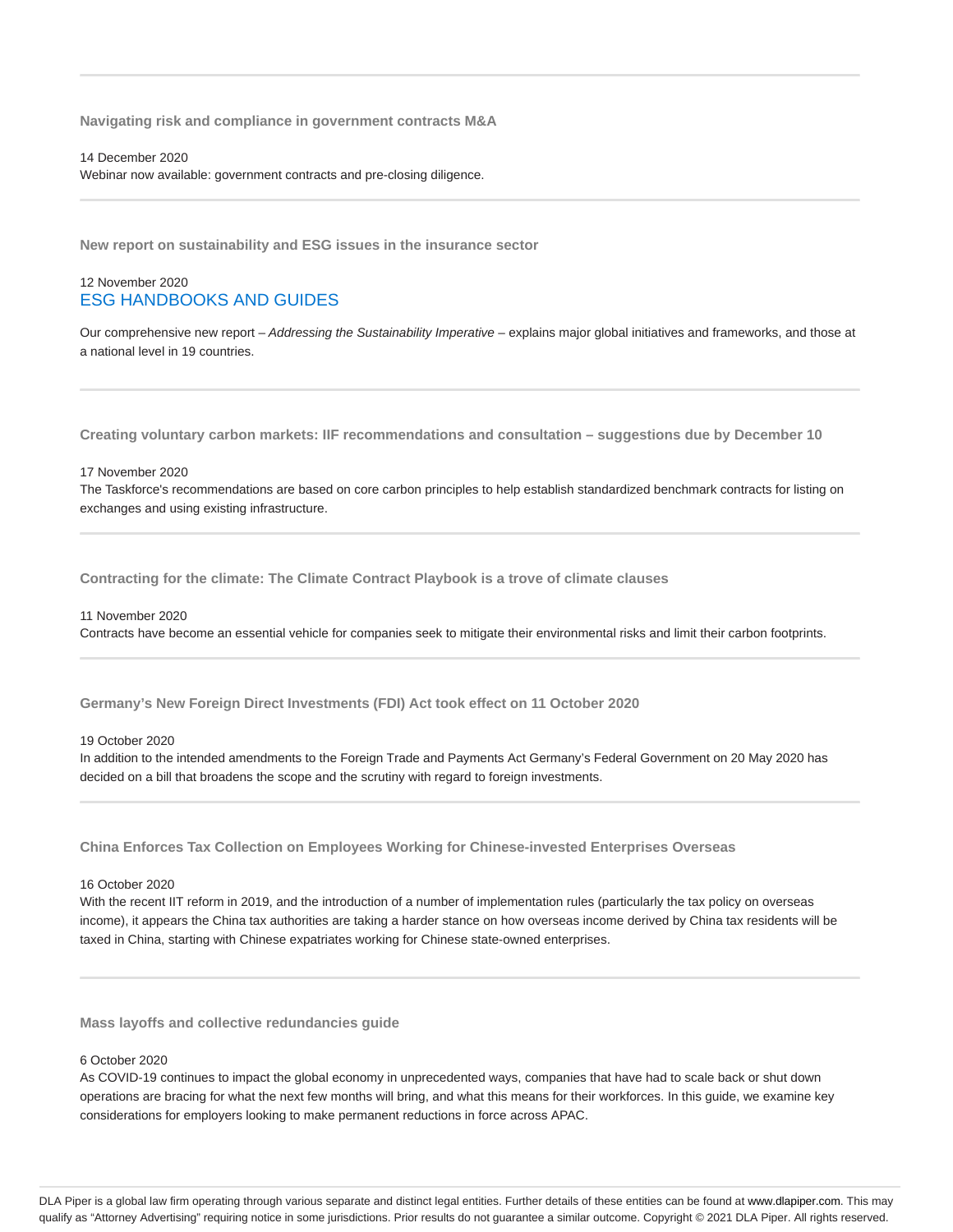**New York Department of Financial Services issues circular on climate change and financial risks**

#### 1 October 2020

The NYDFS expects insurers to start integrating the consideration of financial risks from climate change into their governance framework, risk management processes and business strategies.

**New CFIUS regulations change mandatory filing requirements and increase the importance of US export controls**

#### 30 September 2020

The new rule modifies the criteria that trigger a mandatory filing with CFIUS, potentially subjecting more transactions to mandatory CFIUS review.

**eSignature and ePayment News and Trends**

## 30 September 2020 ESIGNATURE AND EPAYMENT NEWS AND TRENDS

CFPB seeks to promote innovation by giving financial firms more opportunities and compliance flexibility to try new technologies, practices and methods – plus latest legal, regulatory and case law developments.

**Blockchain and Digital Assets News and Trends**

## 23 September 2020 BLOCKCHAIN AND DIGITAL ASSETS NEWS AND TRENDS

The court finds that a valid arbitration agreement exists in the ongoing WAX tokens dispute – plus latest legal, regulatory and case law developments.

**Washington state undertakes study of captives to capture premium taxes amid COVID-19**

#### 10 September 2020 It is anticipated that the Washington state legislature will be interested in authorizing greater tax enforcement in this area.

**Blockchain and Digital Assets News and Trends**

## 21 August 2020 BLOCKCHAIN AND DIGITAL ASSETS NEWS AND TRENDS

California appellate court affirms judgment for Coinbase in lawsuit over Bitcoin Gold – plus latest legal, regulatory and case law developments.

**New national security regulations subject more insurance sector transactions to CFIUS review**

20 August 2020 Transactions in the insurance sector are squarely in the CFIUS crosshairs.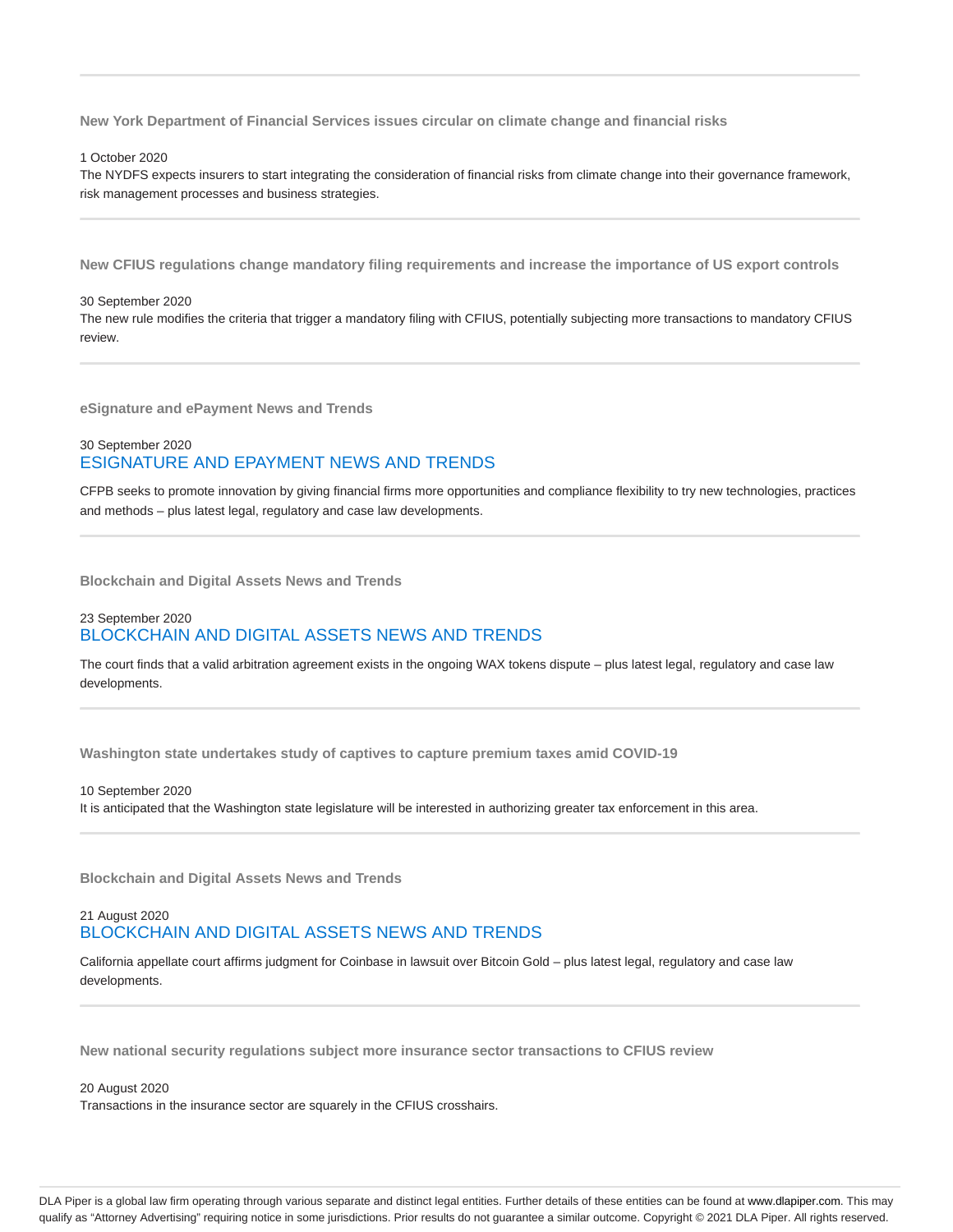**Release of exposure draft legislation for major reforms to Australia's Foreign Investment Framework**

10 August 2020

Many governments around the world have been strengthening their laws relating to foreign investment. Australia is no exception to this development and has just released proposed sweeping reforms to its foreign investment regime. In this article, we provide a high level overview of the key proposed amendments and our thoughts on how some of those proposals are likely to affect foreign investment into Australia.

**eSignature and ePayment News and Trends**

## 30 July 2020 ESIGNATURE AND EPAYMENT NEWS AND TRENDS

OCC says national banks may provide cryptocurrency custody services – plus latest legal, regulatory and case law developments

**Hong Kong Government increases statutory entitlement for maternity leave**

16 July 2020

On 10 October 2018, the Chief Executive stated in her policy address that the government proposed to increase the statutory maternity leave entitlement from ten to 14 weeks.

**Getting surplus lines right in California: A podcast with DLA Piper's Nicole Zayac**

17 June 2019

California differs from most states in the strictness of its laws and regulations covering activities of surplus lines insurers.

**Terrorism insurance in America Whats next?**

1 JUL 2014 PREA QUARTERLY

**Blockchain - a revolution for the insurance sector with some risks**

## 9 MAR 2017

Blockchain is "the most important invention since the Internet itself" according to Marc Andreessen. And there is no doubt that there are huge potentials for the insurance sector to exploit such technology, but as any new technology, it will also lead to new legal risks.

**NYDFS announces final cybersecurity rules for financial services sector: key takeaways**

22 FEB 2017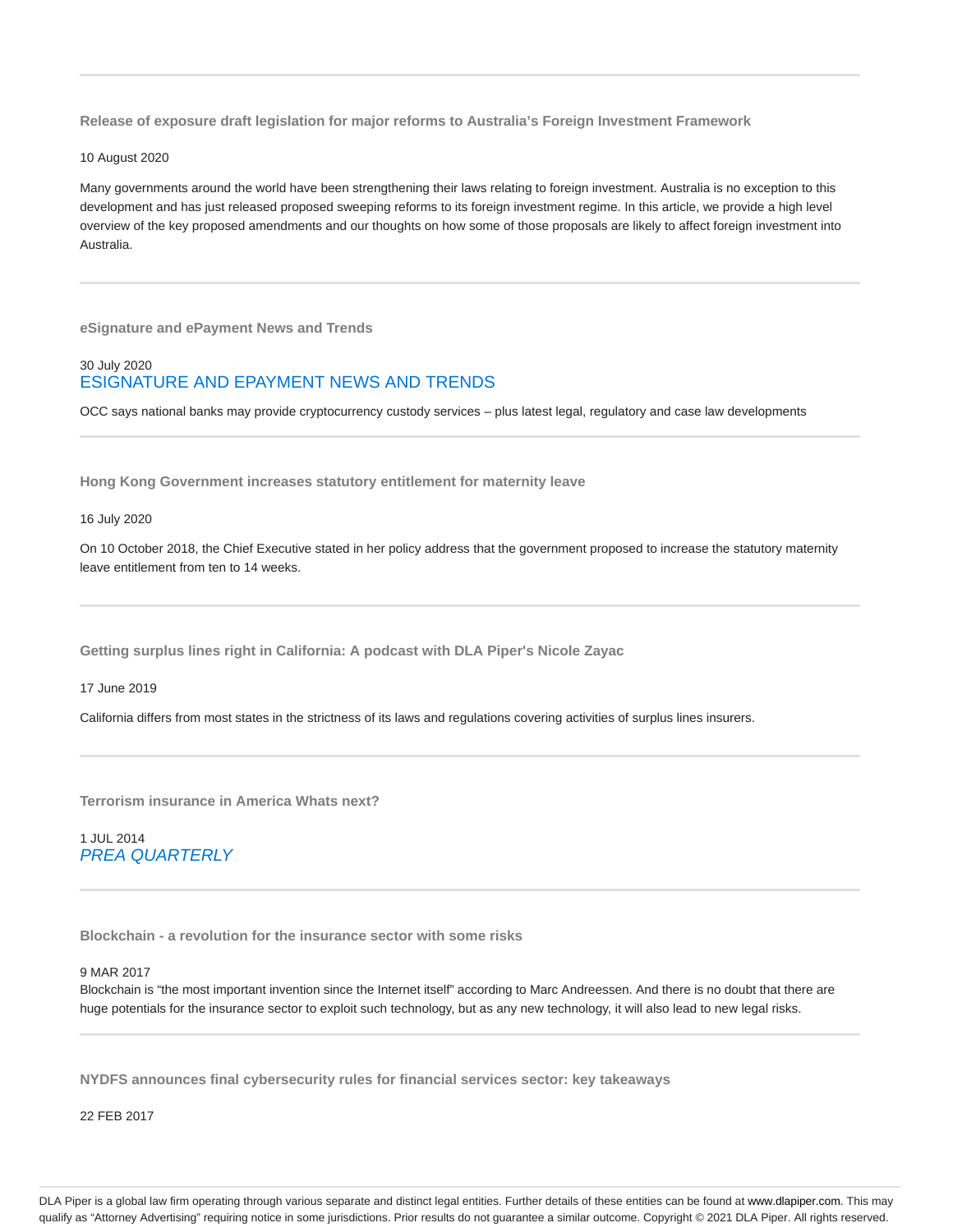The Final Rule's reach is very broad and presents operational challenges. It may prompt other states to enact their own rules.

**Insurance Review May 2016**

5 MAY 2016

Welcome to Insurance Review May 2016. DLA Piper's annual publication dedicated to the insurance industry. In this issue we look at the following topics:

**Using representations and warranties insurance in global M&A deals: 8 questions and answers**

#### 16 FEB 2016

R&W insurance can offer both buyers and sellers the additional confidence often needed to close the deal. Such insurance may be especially useful in global M&A transactions, particularly in Latin America.

**Sweeping financial services reforms include new insurance regulations**

25 Aug 2010

# EVENTOS

## Reciente

**Using AI to monitor your compliance risks**

31 March 2022 **Webinar** 

**Current issues in insurance regulation 2021**

24 September 2021 | 9:00 - 1:00 ET Webinar

**Embracing Digital Evolution**

15 September 2021 **Webinar**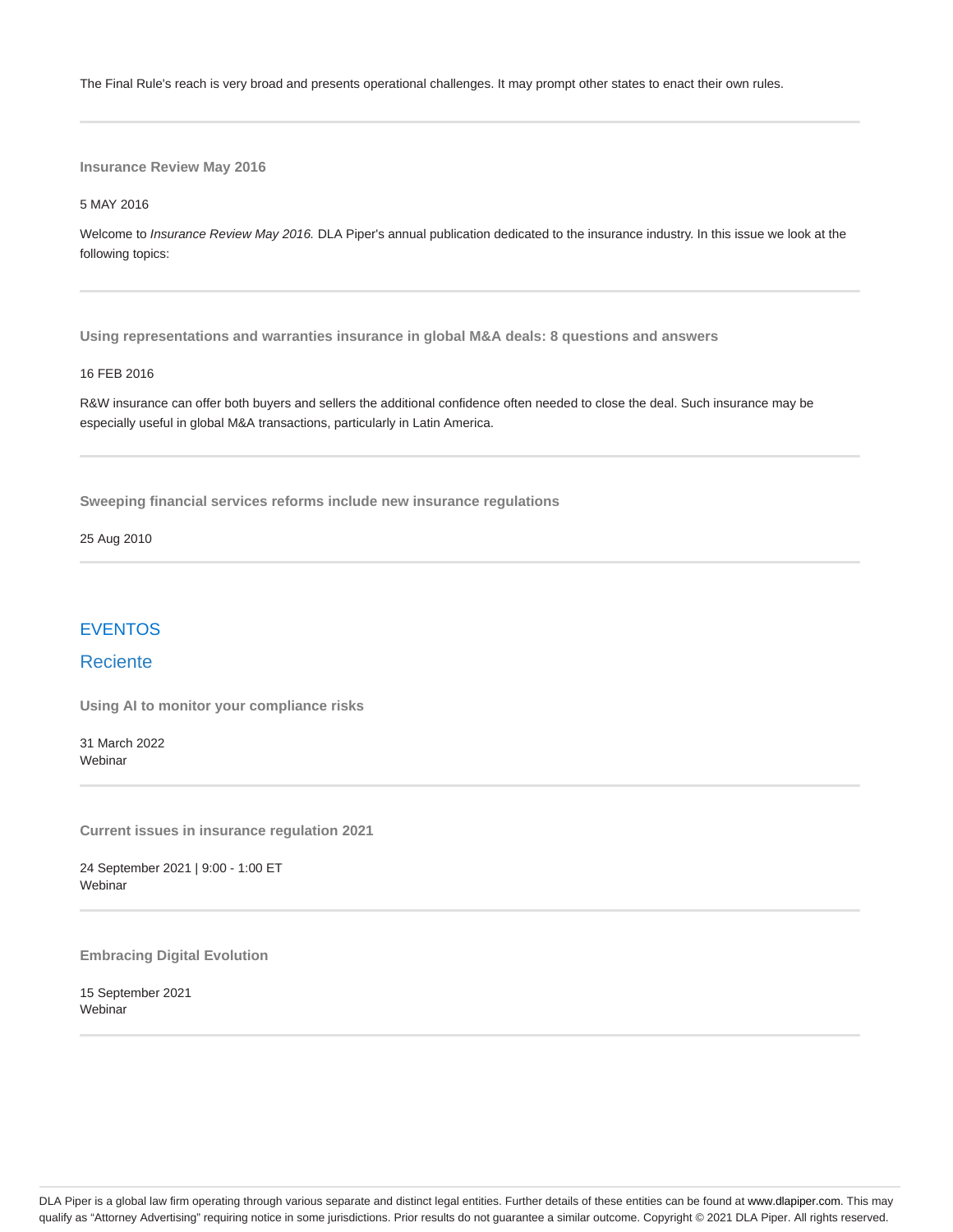**Sustainability – The Year of Action**

4 May 2021 Webinar

**Addressing the sustainability imperative**

9 December 2020 | 1:00 – 2:00 ET Webinar

**EDPB recommendations for safeguarding data transfers after Schrems II**

19 November 2020 **Webinar** 

**Planning for an Uncertain World**

16 November 2020 TECHLAW EVENT SERIES

**Webinar** 

**Addressing the Sustainability Imperative**

12 November 2020 Webinar

**M&A and startups: Born out of a crisis**

21 September 2020 Webinar

**TechLaw**

31 July 2020 TECHLAW EVENT SERIES

Webinar

# **NOTICIAS**

**DLA Piper lawyers and practices ranked in latest edition of The Legal 500**

15 June 2022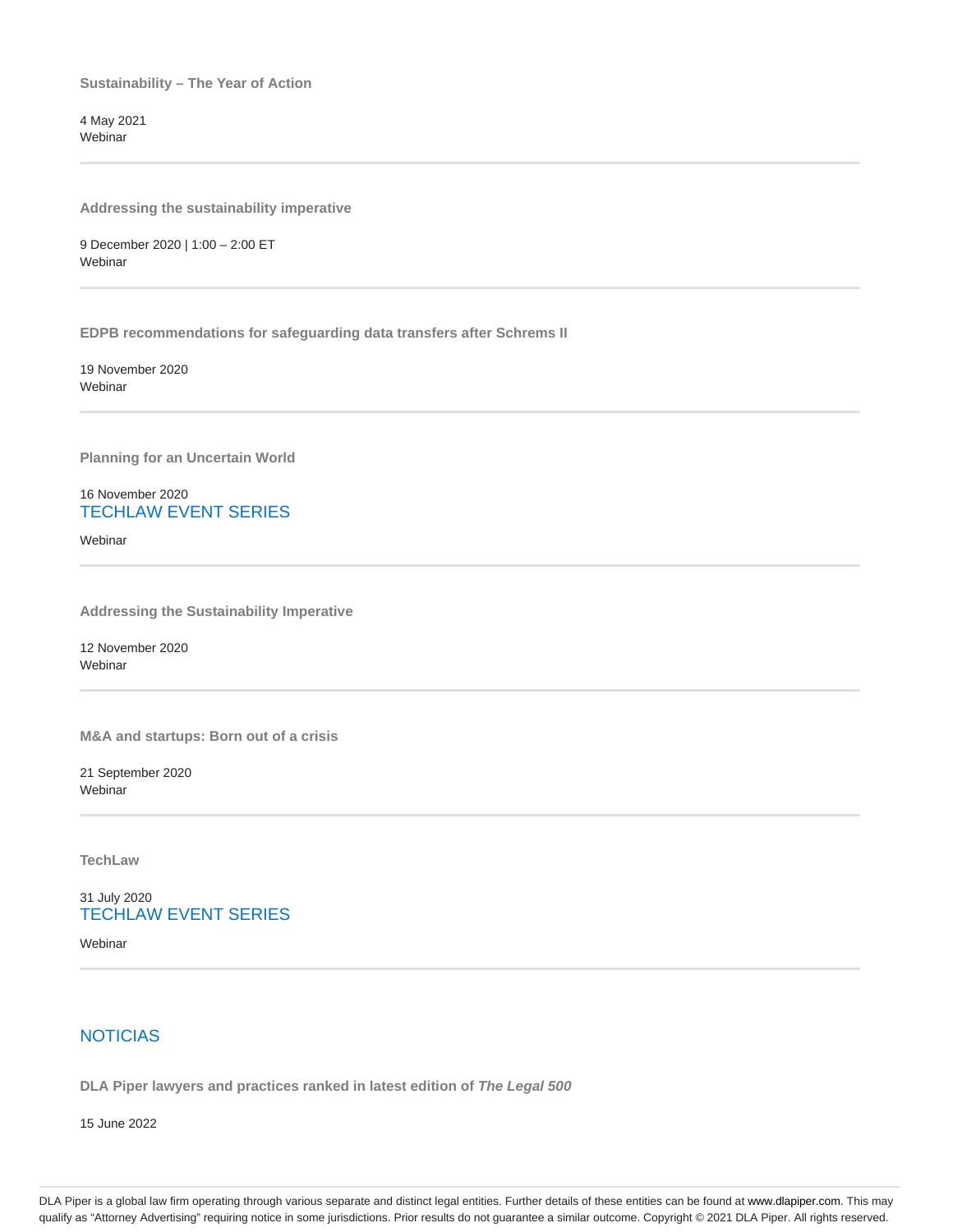DLA Piper announced today that the firm received 52 firm rankings and 273 lawyers were featured in The Legal 500 United States 2022 guide.

**DLA Piper recognized as one of the "Most Recommended Law Firms" by BTI Consulting Group**

26 July 2021

Due to its ability to "exceed client expectations and consistently demonstrate deep business understanding," DLA Piper is pleased to announce that it has been named one of the 11 Most Recommended Law Firms by BTI Consulting Group for 2021.

**DLA Piper advises insurtech company EIS in US\$100 million growth investment from TPG**

14 July 2021 DLA Piper represented EIS in a growth investment of more than US\$100 million from TPG.

**DLA Piper lawyers and practices ranked in latest edition of The Legal 500**

17 June 2021

DLA Piper announced today that the firm received 42 individual lawyer rankings and 49 firm rankings in The Legal 500 United States 2021 guide.

**DLA Piper lawyers and practices ranked in latest Chambers edition**

1 June 2021

DLA Piper today announced that the firm received 216 lawyer rankings and 94 firm rankings in Chambers USA's 2021 guide.

**DLA Piper partners and firm COO named to Law360 2021 Editorial Advisory Boards**

10 May 2021

DLA Piper is pleased to announce that 11 of its lawyers, as well as firm COO Bob Bratt, have been named to Law360s 2021 Editorial Advisory Boards.

**DLA Piper advises Mitsui Sumitomo and MS Amlin in acquisition of International Transportation Marine Office**

26 April 2021

DLA Piper represented Tokyo-based Mitsui Sumitomo and its UK-based subsidiary MS Amlin in an agreement by MS Amlin to acquire International Transportation and Marine Office.

**Scott Fischer joins DLA Piper's Insurance sector in New York**

24 March 2021

DLA Piper announced today that Scott Fischer has joined the firm's Insurance sector as a partner based in New York and as head of the US Insurance Regulatory practice.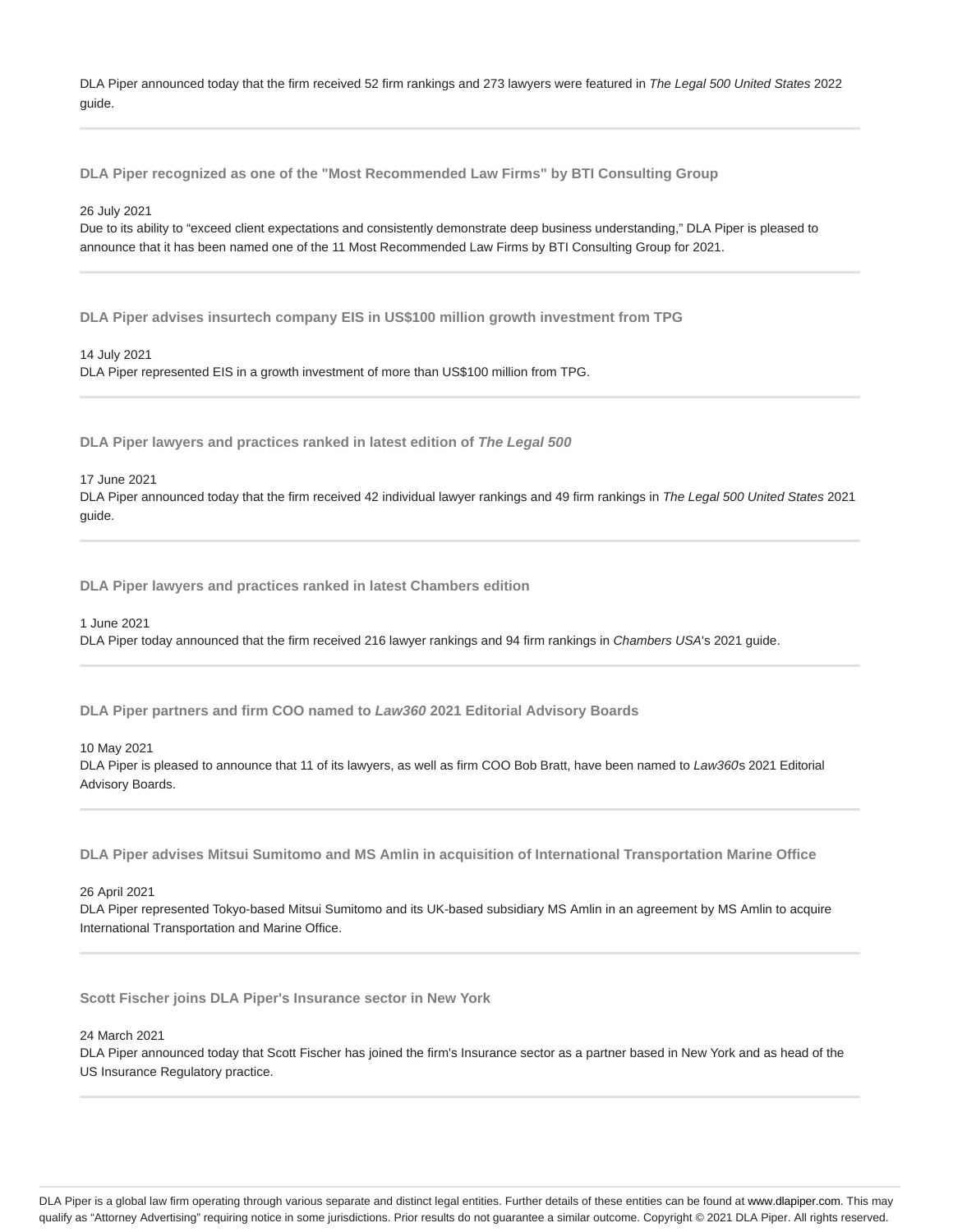**DLA Piper advises Sidecar Health in US\$125 million Series C financing**

#### 3 February 2021

DLA Piper represented health insurtech company Sidecar Health in its recent US\$125 Series C financing, resulting in its subsequent valuation at US\$1 billion.

**DLA Piper publish global report on sustainability for the insurance industry**

13 November 2020

DLA Piper has today published a comprehensive global report on sustainability and the implications on the insurance industry. The report looks at sustainability-related initiatives and frameworks around the world and analyses the current status in 19 countries.

**DLA Piper named Law Firm of the Year for Real Estate and Insurance at the JUVE Awards**

30 October 2020

DLA Piper has been named Law Firm of the Year for Real Estate and Insurance at the JUVE Awards, in a ceremony which took place on Thursday 29 October.

**Campos Mello Advogados partner Marcella Hill to join Dive In Festival panel discussing generational conflict in the workspace**

22 September 2020 Marcella Hill will speak on a "Generations and the Future of Work" panel at the insurance industry's Dive In Festival.

**DLA Piper advises NFP in its acquisition of Rose & Kiernan, Inc.**

18 August 2020

DLA Piper represented NFP in its recent acquisition of Rose & Kiernan, Inc.

# Sustainability and ESG

The global insurance sector is more affected than most sectors by Sustainability and Environmental, Social and Governance (ESG) risks such as climate change, social and political unrest and governance failures.

Conversely, however, the insurance sector is uniquely placed to support the world's transition to a sustainable, low-carbon economy. The sector has already taken a lead in integrating sustainability into the business of insurance through its own activities, investee companies and policyholders. The Principles for Responsible Investment has now developed a number of insurance-specific initiatives and commitments, such as the UNEP FI Principles for Sustainable Insurance and the InsuResilience Global Partnership. Insurers are also at the forefront of sustainability initiatives such as the Net-Zero Asset Owner Alliance.

A number of sustainability-related themes affect the insurance sector.

# **PRODUCTS**

In designing insurance products, ESG risks play an important role. For example, a failure to address climate change means an increase in extreme weather events (floods, storms, heat waves and droughts), challenging insurers' risk assessment models and a reliance on historic data. Insuring businesses that have a negative climate impact can have reputational consequences and also impact insurers'